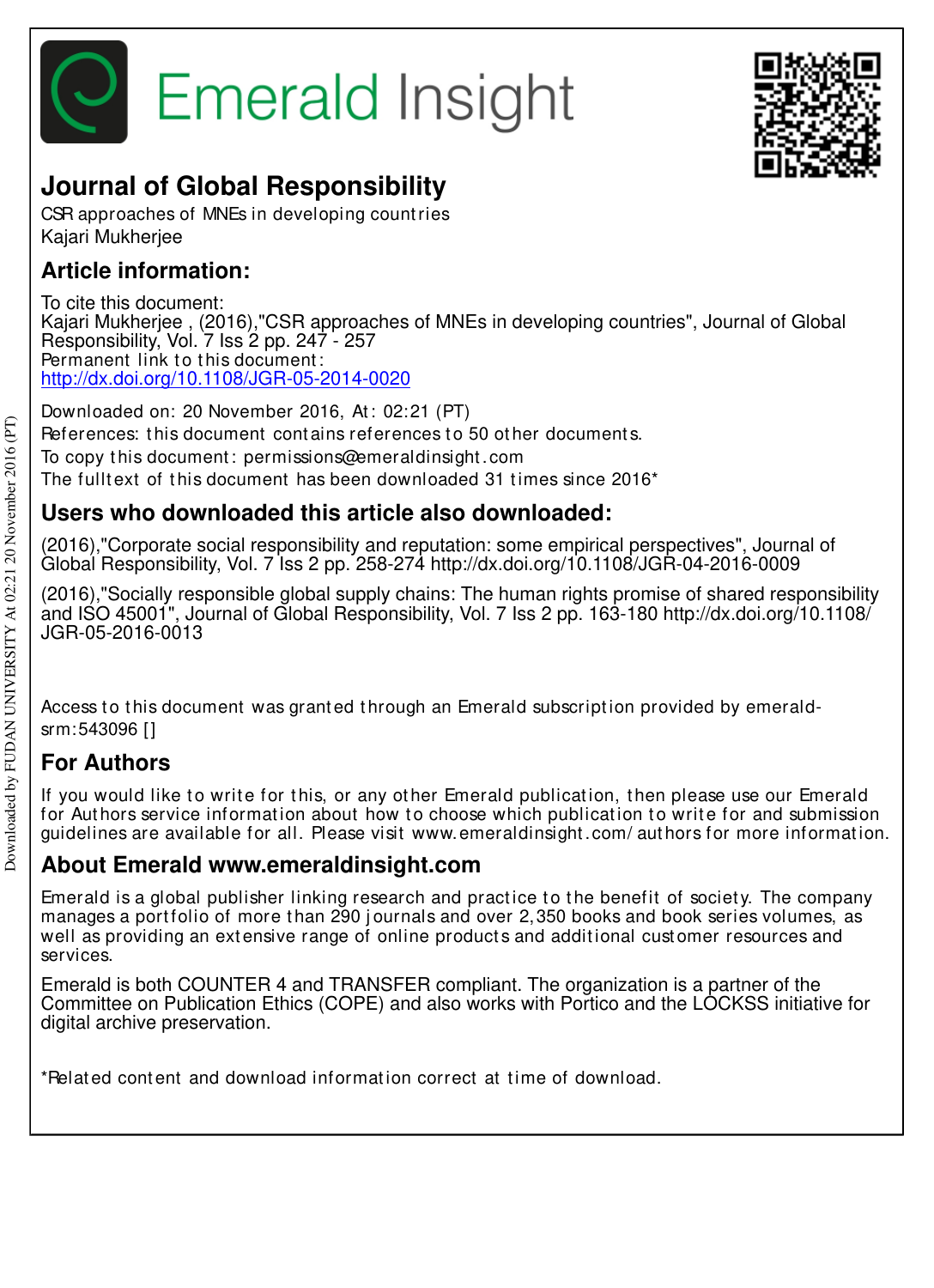# **CSR approaches of MNEs in developing countries**

Kajari Mukherjee *Indian Institute of Management, Indore, India*

#### **Abstract**

**Purpose** – This paper aims to discuss how multinational enterprises (MNEs) can approach corporate social responsibility (CSR) in developing countries. Such countries face challenges of low social development, income differences and weak institutional framework. The society is also characterized by greater power distance and in-group collectivism. Managers of MNEs operating in developing countries have to find ways and means to deliver CSR which is in sync with the atypical socio-cultural-political-demographical needs of the country. They cannot just concentrate on strategic CSR to create positive externalities; rather, they have to provide generic social benefits to local communities.

**Design/methodology/approach** – The paper examines select literature to suggest six propositions regarding CSR approaches that can be adopted by MNEs.

**Findings** – Managers of MNEs will concentrate on those stakeholders who have power to punish or reward, and, apart from shareholders, these are likely to be local communities. Hypernorms operating in background will be linked to emergence of macro-social contract of societal expectation to provide some support to local community, whose specific forms will be community-specific microsocial contracts. These will aim at providing generic social goods to local community, through a variety of transactional and calculative activities, high on tokenism.

**Research limitations/implications** – This is a conceptual work. Empirical study is not done.

**Originality/value** – The mainstream CSR agenda is largely driven by concerns and priorities of developed countries. It aims at universalizing a set of conditions that do not exist in developing countries, and ignores the local realities and priorities. The paper fills a gap in explaining why the concept of global CSR has its limitations, and MNEs have to concentrate on alleviating local demands.

**Keywords** Ethics, Stakeholders, Corporate social responsibility, Local community, Multinational enterprises (MNEs), Hypernorm, Micro-social contract

**Paper type** Conceptual paper

#### **Introduction**

Corporates as an organizing form are considered an oasis of wealth, power, prestige, efficiency and effectiveness leading to primacy and privilege in the society in which they operate (Bowen, 1953; Hinings and Greenwood, 2002). These have a trajectory of growing influence, where many global organizations have revenues larger than a country's GDP, which indicates that their business is one of the "institutional centerpieces of a complex society" (Carroll and Buchholtz, 2006, p. 66). Specialized forms created to efficiently manufacture and distribute goods and services have now morphed into "multipurpose social institutions" (Carroll and Buchholtz, 2006) on which multifarious groups depend for the fulfillment of their demands, expectations and interests. The complexities of the social and political landscape, historical context and long-term perspective, notions of "privilege and disadvantage, the role of factional interests, and the exercise of power" (Hinings and Greenwood, 2002, p. 417) and the



Journal of Global Responsibility Vol. 7 No. 2, 2016 pp. 247-257 © Emerald Group Publishing Limited 2041-2568 DOI 10.1108/JGR-05-2014-0020

approaches of

**CSR** 

MNEs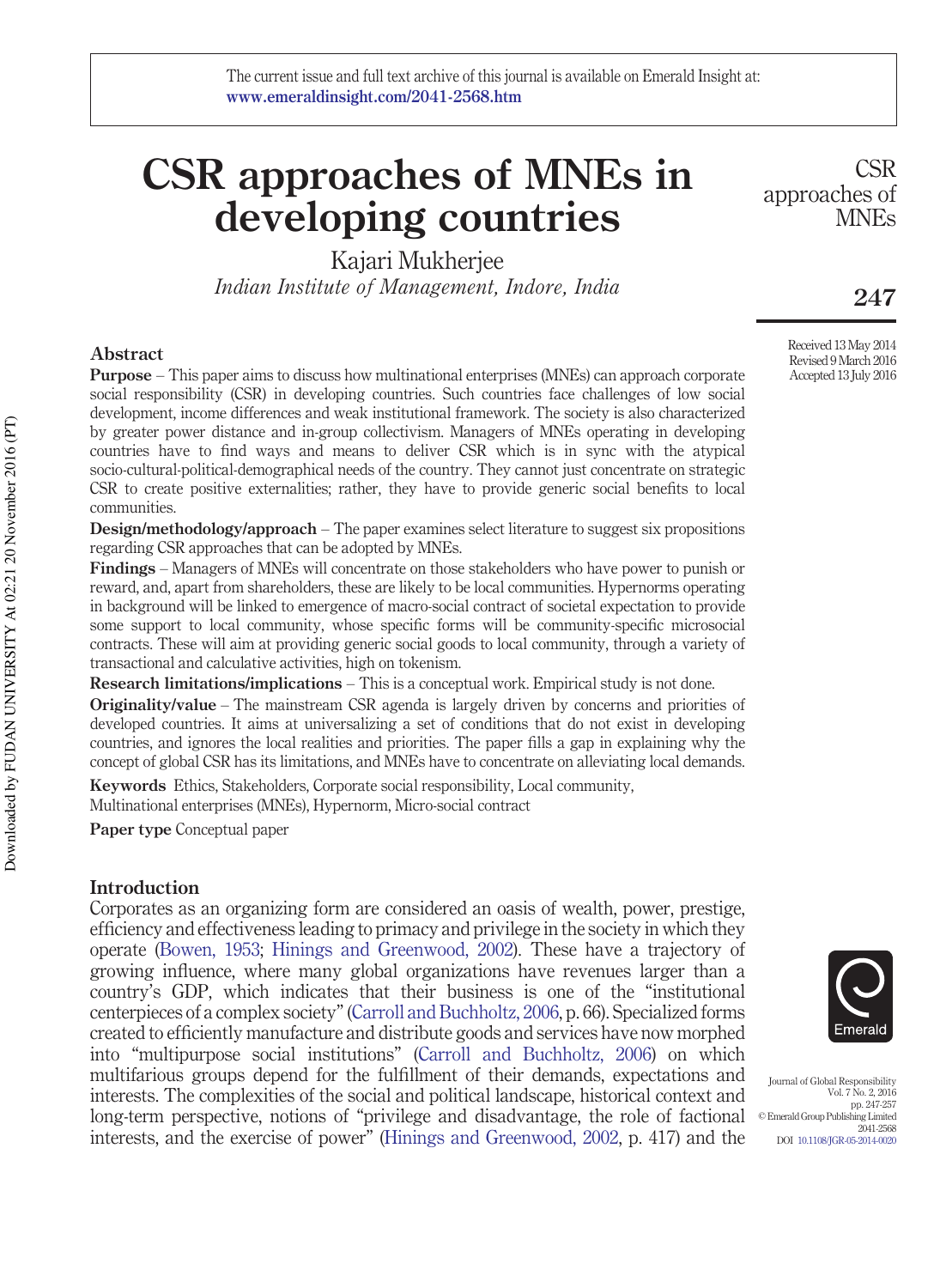tremendous reach of information and communication technology have ensured that various entities in the business landscape can establish a stake that can be legal (e.g. regulatory authorities), moral (e.g. environmental groups) or a form of interest (e.g. local community) (Carroll and Buchholtz, 2006). The concept of corporate social responsibility (CSR) deals with broader roles and responsibilities of business, embedded in the larger socioeconomic structure.

Critics continue to argue that business organizations tend to pay lip service to CSR, despite what they claim in their annual report. They aim for a patina of respectability in the eyes of various types of beholders, "a sort of prosthesis readily attached to the corporate body that repairs its appearance but in no way changes its actual conduct" (Roberts, 2003, p. 250). Banerjee (2008) argues that company discussions on CSR are more of an ideology intended to legitimize and consolidate the power of large corporations. Alternatively, as *The Economist* (2005) magazine puts it, CSR as an idea has won the battle but left its proponents disappointed, as they discovered it has been a hollow victory indeed. This disconnect between ideology and practice has prompted the call for abandoning official discourses on CSR, as most related activities are aimed at gaining legitimacy from key stakeholders like employees and customers and are primarily aimed at profit maximization by the company (Fleming and Jones, 2013).

This extreme fatalistic view of CSR is countered by the view of CSR as an *aspirational talk* (Christensen *et al.*, 2013) which accepts a gap between CSR talk and action, and that this gap is actually a vital stimulus for change. Rather than seeing this gap as duplicity, the authors consider CSR idealization as a motivational role for change, not only for the beneficiaries but also for the organizational actors. After all, corporate giving is not insubstantial; it was estimated that FTSE 100 companies in 2004 were giving close to 1 per cent of pre-tax profit in charitable contributions (including gifts in kind, staff time devoted to charitable causes and related management costs)[1], though it has fallen in recent years due to recession[2].

For many business managers, CSR idealization is still equivalent to certain programs handled by the eponymously named department. Basu and Palazzo (2008) refer to this as content-based CSR, which focuses on inventories of CSR activities. Clarity continues to elude managers as to how and in what way to reach out to society and keep pace with the expectations of increasingly belligerent civil society activists and demanding government entities, as the manager is primarily expected to manage the business landscape to maximize shareholder's value. This tension between productive efficiency and societal well-being takes on a different tenor in the context of developing countries where CSR seems to have less traction in the corporate schema than in developed nations (Baskin, 2006). In this article, we argue that developing countries present a set of atypical challenges as a result of which the CSR approach adopted by corporates is likely to be quite different. We develop a set of hypotheses for multinational enterprises (MNEs) to select appropriate CSR policies and activities.

#### **CSR – many definitions**

CSR exemplifies the interdependent nature of business and society and the role of business for helping to create a better future. Although there are many definitions of CSR (Kakabadse *et al.*, 2007; Dahlsrud, 2008), they all share the commonality that companies cannot just concentrate on being responsible to shareholders. Carroll (1979) categorizes four types of business responsibilities; the economic component obliges a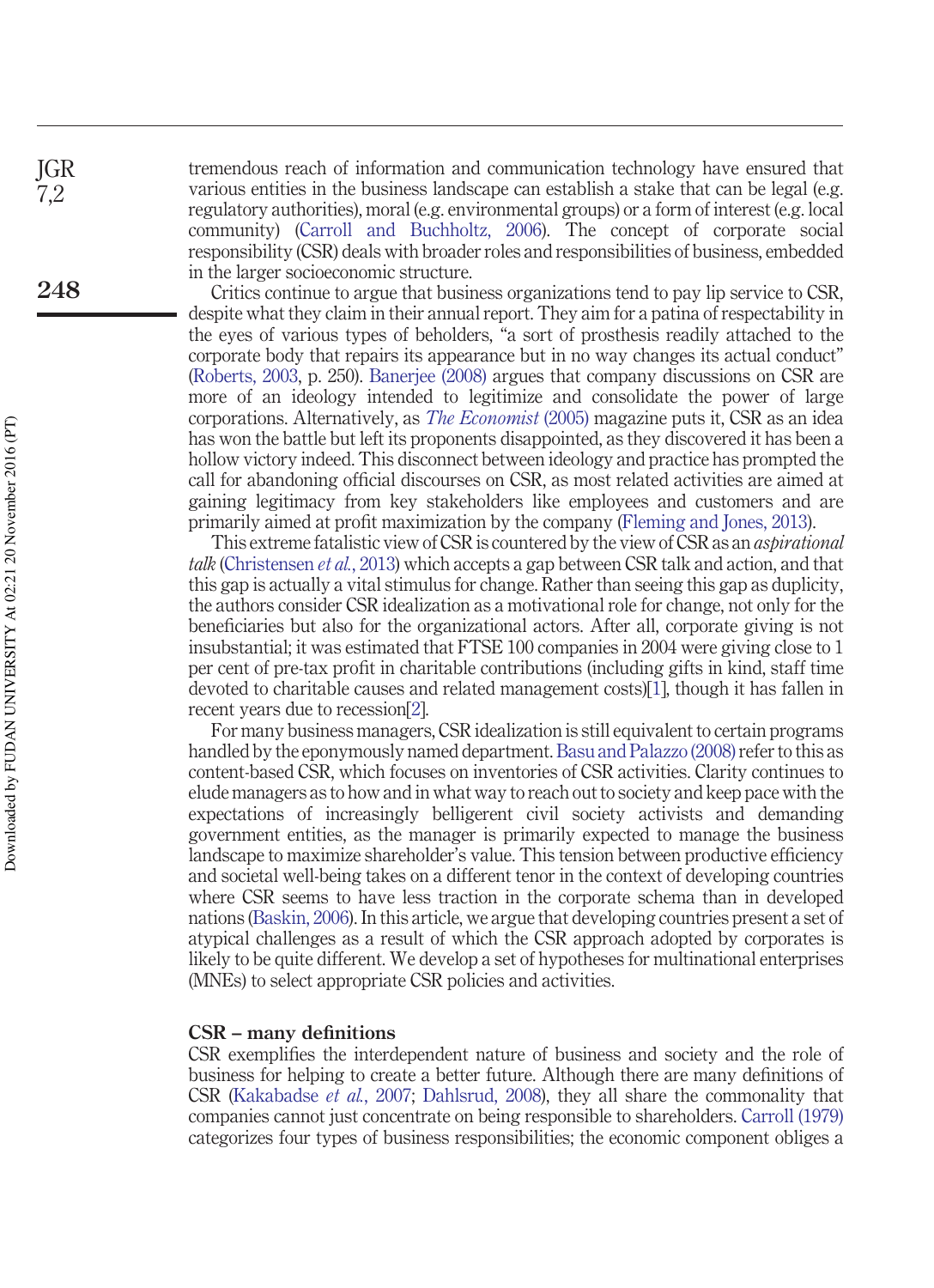business to perform well, the legal component requires them to obey the law, the ethical component enjoins them to abide by society's ethical standards and the philanthropic component expects them to give back to the society. The components are not mutually exclusive, and the CSR perspective assumes that companies will simultaneously focus on all four as unified whole through its decisions, actions, policies and practices (Carroll and Buchholtz, 2006).

One of the durable arguments against CSR states that organizations are only responsible to the shareholders. This view was championed by Friedman (1970), who actually agreed to the first three responsibilities of the firm – economic, legal and ethical; however, he and many managers continue to find it difficult to embrace philanthropic expectations from a firm. Other primary arguments against corporate social responsibility are organizations already advance social welfare by efficiently producing goods and services, fulfill people's needs and create wealth; it may be impossible to maximize performance in more than one dimension such as fulfilling business requirements and giving something back to society (Davis, 1973; Jensen, 2002); it may be neither prudent nor permissible to devote corporate resources to redress societal ills (Friedman, 1962; Sternberg, 1997). Negating the primarily economic conceptualization of companies, the stakeholder theory (Freeman, 1984) argues that apart from shareholders, there are other legitimate parties who can affect or are affected by the firm's achievement of its objectives. Clarkson (1995) extended the concept further to include all those who claim ownership, rights or interests in a firm and its past, present and future activities, whose interests and concerns ought to orient manager's actions; this may be those who are nonhumans (e.g. the earth) as well as those not present today (e.g. future generations) (Zsolnai, 2006). The stakeholder theory was further elaborated (Donaldson and Preston, 1995) by dividing it into three parts – descriptive terms that focus on whether and to what extent managers do in fact attend to various stakeholders; normative terms that explore whether managers ought to attend stakeholders other than shareholders, and if so, why; and instrumental terms that delineate the consequences – notably financial – that follow such an engagement. One important assertion has been that instrumental considerations convince managers to engage in normative behavior (Freeman, 1999; Post *et al.*, 2002), and hence a preponderance of studies that try to justify CSR in terms of corporate financial performance (Margolis *et al.*, 2007; Orlitzky *et al.*, 2003). However, a preoccupation with instrumental consequences – whether CSR really results in superior financial performance – does not sort "the underlying tensions between the social and economic imperatives that confront organizations" (Margolis and Walsh, 2003, p. 280). In subsequent paragraphs, we discuss some of these tensions as evinced in developing nations and how managers in an MNE can reconcile the economic model of wealth creation for shareholders and that of the caring of all stakeholders implicit in the stakeholder theory.

#### **Challenges of CSR in developing countries**

Classifying countries with the terms "developed", "less developed" or "developing" is fraught with debate; even the terminology and definition by various world bodies differ. However, the term "developing countries" continues as the common phrase for describing countries with a low per capita income and low level of human capital index. These countries have widely different levels of economic prosperity, human capital and the overall administration of the three citizenship rights, namely civil, social and

CSR approaches of MNEs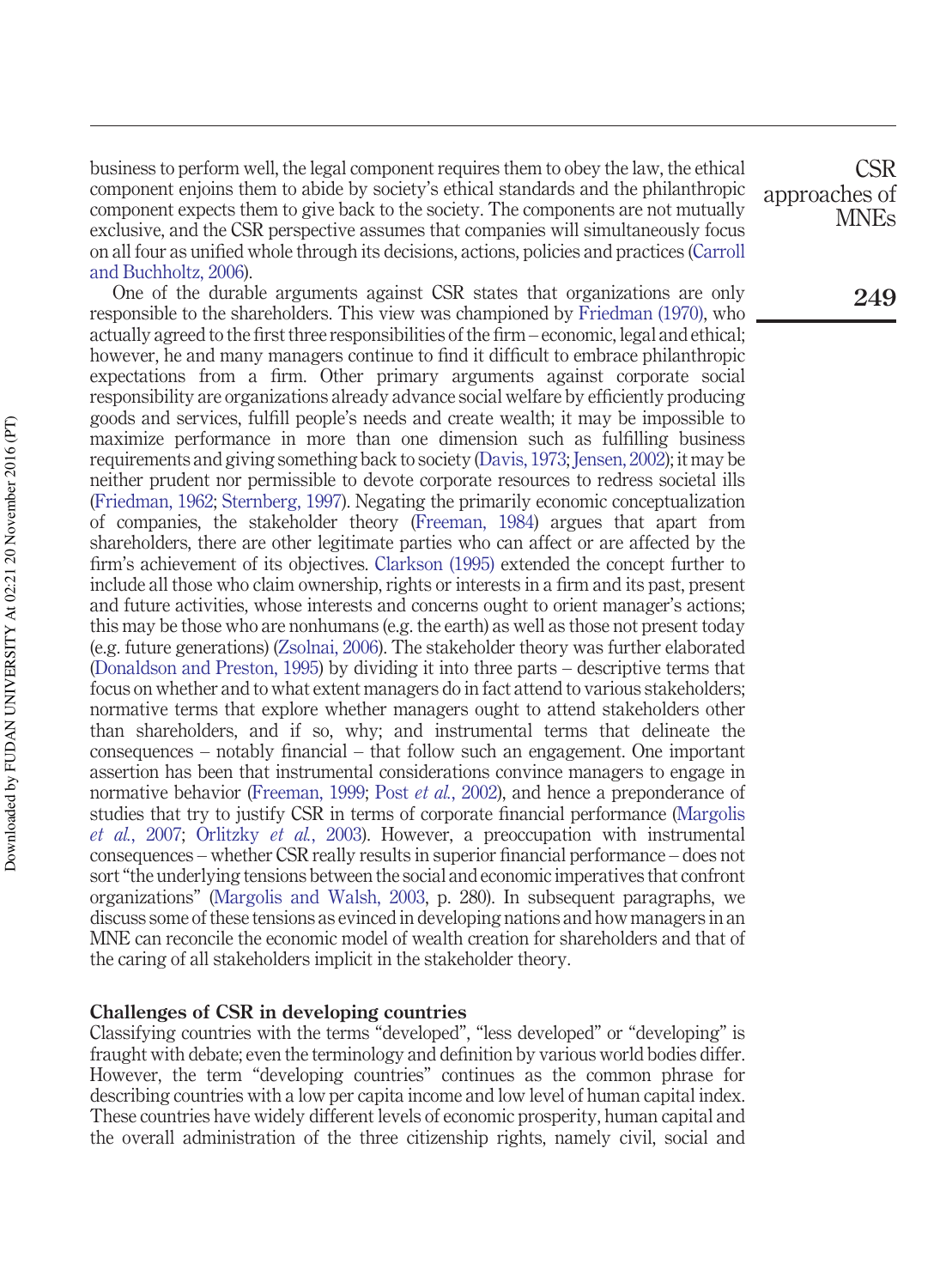political. The nature and extent of CSR in business are quite varied as well. The mainstream CSR agenda is largely driven by concerns and priorities of developed countries, that ignores the local realities of developing countries like social (e.g. poor access to capacity-building), political (e.g. poorly developed democratic institutions) and economic (e.g. tax avoidance and poor legal enforcements) priorities (Idemudia, 2011). Visser (2008) identifies six internal drivers of CSR in developing countries, namely, cultural traditions, political reform, socioeconomic priorities, governance gaps, crisis response and market access. He argues that the responsibility layers in Carroll's (1979) classic CSR pyramid are reordered when defined for developing countries, with philanthropic responsibilities getting the second highest priority, followed by legal and ethical responsibility; economic responsibility being the most emphasized in both versions.

#### *Philanthropic responsibilities*

Developing countries tend to have deep-rooted cultural traditions of philanthropy (Frynas, 2006), and the socioeconomic needs are so great that philanthropy is the expected norm from companies (Visser, 2008). In fact, a study conducted on business students regarding CSR perceptions in the USA, India and China found that Indians place more emphasis on philanthropy, compared to the other two countries (Wong *et al.*, 2009), underscoring the fact that cultural environments doinfluence perceptions of the role of social responsibility of business. However, such traditions may not be fully realized in actual deliverables of CSR, as Baskin (2006, p. 46) notes that CSR in developing countries seems to be "less embedded in corporate strategies, less pervasive and less politically rooted" than developed nations, and that much of the agenda is seemingly driven by expectations of the foreign customers or business partners (Frynas, 2006).

Cultural variables are likely to play a great role in influencing CSR orientation (Waldman *et al.*, 2006). Developing countries typically exhibit greater power-distance (degree to which people are separated by power, authority and prestige) and in-group collectivism (degree to which people take pride in and feel loyalty toward their families, organizations and employers). These are correlated with low social development, income differences and socio-political corruption index (Basabe and Ras, 2005; Hofstede, 1980). Managers may not consider community or societal issues important, as these appear as concerns beyond the realm of in-group, or be considerate to stakeholders who seem to lack in power (Waldman *et al.*, 2006).

#### *Local community – solace during time of need*

The essence of the stakeholder theory is an implicit contract – set of expectations – that operates between business and society. Business as an institutional centerpiece raises expectations, especially in the local community, the immediate geographic community area around the organization's headquarters or its various installations. The local community sees the wealth, power and prestige of the business first-hand. The high power-distance society accepts large inequalities of power and wealth, but there is also a preference for collectivism – an emphasis on a tight social framework where people expect others in their immediate group to look after them. Thus, in these societies, the implicit social contract will accept areas of prosperity (e.g. business organizations in sea of deprivation), and provide a peaceful environment for them to flourish. In return, the cultural landscape will expect the firm's help during times of real need. The expectations

JGR  $7.2$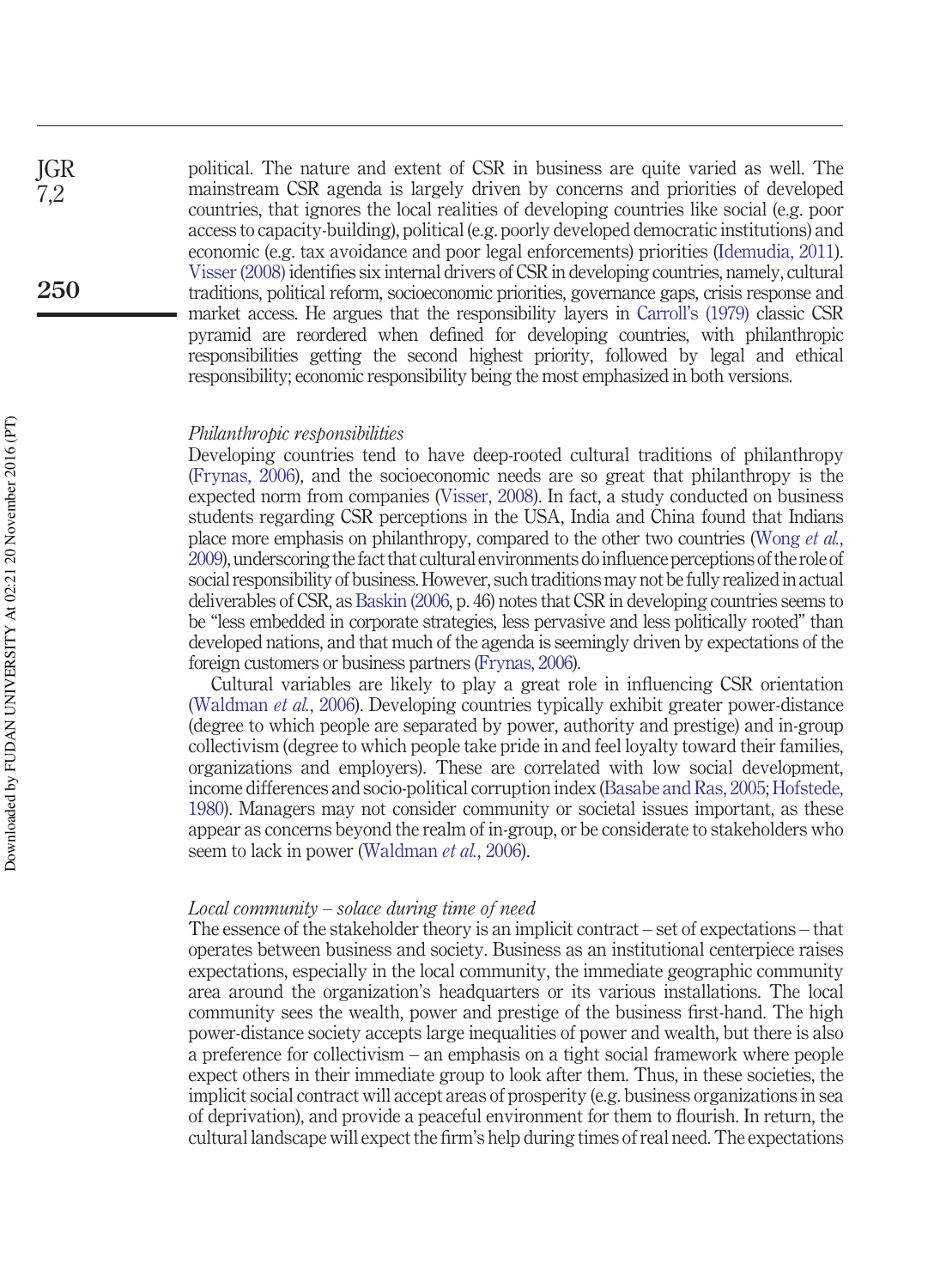are similar to poor relatives who depend on the sole rich person in the extended family to help in a crisis situation.

For example, residents of the villages around the campus of my nationally renowned institute, in India, have very little interaction with us. However, they may take strong exception to the verdant green lawns and the well-tended flowerbeds of the campus when faced with severe water shortage during summer months. Although the 200-acre campus manages its water sources judiciously and practices rainwater harvesting, it cannot be compared to the ire-filled interests of villagers during parched months. It is also highly possible that the villagers will protest in front of the two gates of the walled campus, and completely shut down the entry and exit, bringing the institute to a grinding halt. The institute may need to send water tankers to the villages in its own self-interest to ensure peaceful co-existence.

#### *Dangerous stakeholder – local community*

Power is the ability of an actor in a social relationship to carry out his own will despite resistance (Weber, 1947). The power of a stakeholder combined with attributes of urgency – time sensitivity and criticality – creates a "dangerous stakeholder" who lacks legitimacy but is likely to be coercive and possibly violent (Mitchell *et al.*, 1997, p. 877). The possession of power does not imply "consciousness of such possession by the possessor", or its willingness to use it (Mitchell *et al.*, 1997, p. 868); rather, the latent power may be triggered by conditions of urgency – "a socially constructed perceptual phenomenon" – and may encourage "one-sided stakeholder action" (Mitchell *et al.*, 1997, p. 870).

With special fiduciary obligation toward shareholders as well as physical proximity as guiding principles of action, based on common-sense morality (Frederiksen, 2010), managers are likely to determine that local communities are salient enough to receive their attention. To contain the potential danger, managers extend support to them by using CSR. Thus, going back to the hypothetical example of sending water tankers to parched neighborhoods, the managers in developing countries will address specific needs in a local community when they are perceived to be potentially dangerous, as urgency is seen as the best predictor of stakeholder salience (Agle *et al.*, 1999).

The urgency of expectations of the local community will achieve extreme saliency primarily during their time of crisis. Moreover, local communities can show power and destabilize business precisely because developing countries are beset with governance gaps due to weak, corrupt or under-resourced institutions, including those that are charged with protecting life and property:

- *P1*. In developing countries, business organizations are likely to concentrate on CSR activities aimed at local community around their installations.
- *P2*. In developing countries, local communities are likely to become dangerous stakeholders when their expectation from business organization acquires attributes of urgency.

Studies carried out in the USA have found that CSR spending is most in areas where corporate executives reside; that is, maximum fund is spent in areas around the corporate headquarter. The amount is pegged close to 80 per cent (Guthrie, 2003; McElroy and Siegfried, 1986). Our proposition argues that at least in the context of developing countries, the trend needs to be revisited.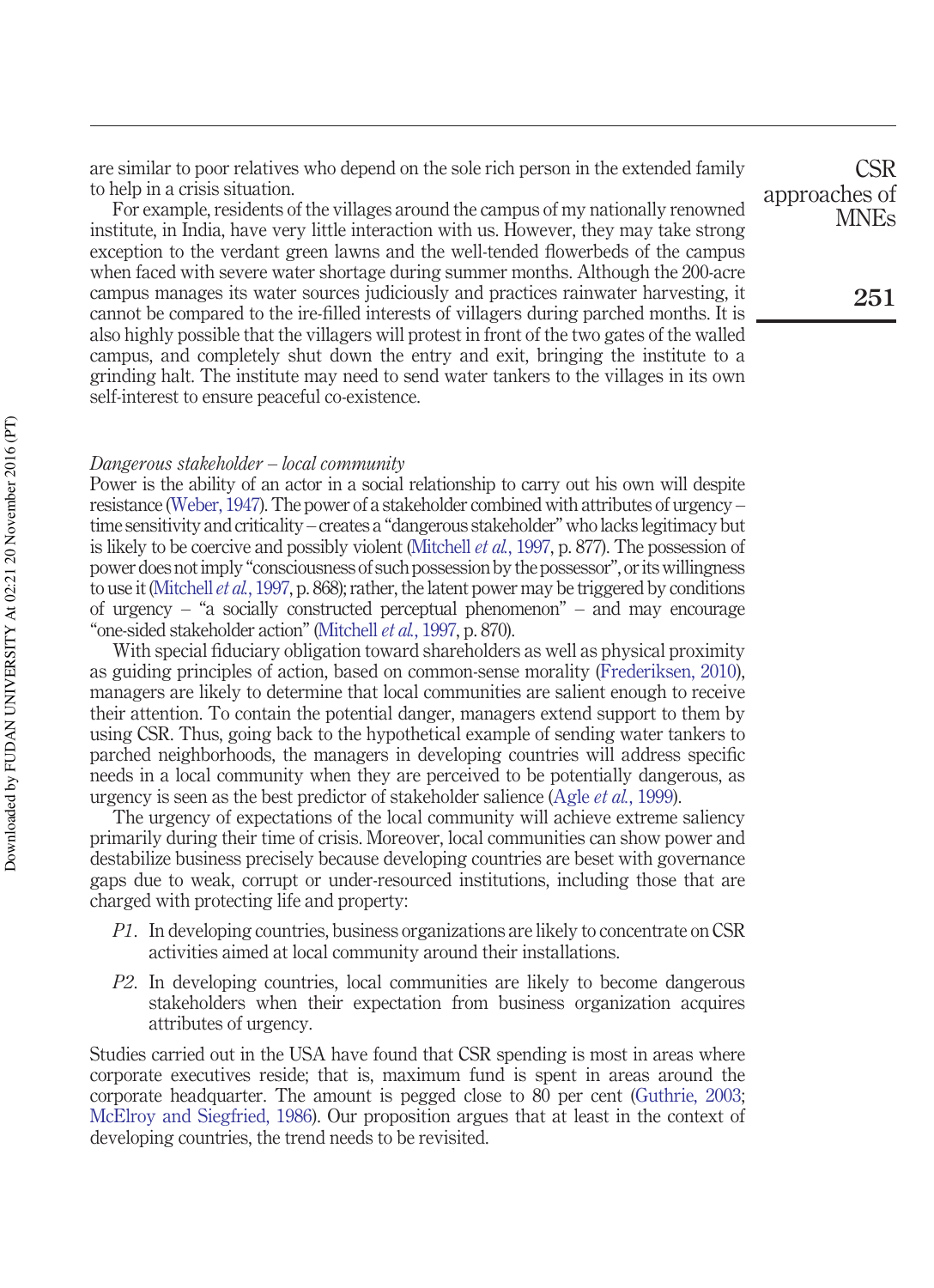#### *Local community – identifying the need* JGR  $7.2$

The set of expectations that a local community is likely to have from business can be understood through the concept of hypernorms, which are fundamental principles that "serve as a guide to evaluate lower level moral norms" and are discernible in a convergence of religious, philosophical, political and cultural beliefs (Donaldson and Dunfee, 1994, p. 265). Deep-rooted cultural traditions of philanthropy in developing countries (Frynas, 2006) are an example of a hypernorm, and act as a background for the emergence of a macro-social contract of societal expectation from business to provide some support to the local community (Moir, 2001). The specific forms that support the local community will be community-specific micro-social contracts that help "to reduce the moral opaqueness left by the bounded nature of moral rationality" – due to the finite human capacity to assess facts (Moir, 2001, p. 262). In developing countries, which have obvious governmental failure in delivering welfare goods that allow for a dignified human existence, the expectations from the local community will be the basic amenities of life like accessibility to drinking water, education, employment and medical care. This expectation of basic needs by the local community from businesses will occupy moral free space amid the boundaries set by the hypernorm.

The inherent cultural variables of power distance and in-group collectivism (shared perceptions) constitute the identity of the organization (i.e. "who we are"), thereby driving motivation and behavior, creating basis forinteracting with other entities(Basu and Palazzo, 2008). For example, individual orientation of organizations (Brickson, 2007) is nothing but dominant worldview of managers, who consider their firm as a distinct entity compared to others – us and others – with "organizational self-conception as a sole entity atomized and distinct from others" (Brickson, 2007, p. 865). Thus, community expectations will be met by CSR deliverables through a variety of transactional and calculative activities, high on tokenism[3]. Under ordinary circumstances, CSR delivery will be patchy, though the business will pitch in during a crisis situation to guard their own self-interests from a potentially dangerous situation. A unpublished study, based of top 100 companies in terms of CSR spending in India[4], finds that maximum amount is spent in the areas of primary education (79 per cent), health (74 per cent) and vocational training (69 per cent) – all generic social issues requiring immediate attention in a country coping up with challenges of providing access to dignified human life to its 32.7 per cent of its population (of 1,221 million) living below the international poverty line[5]:

- *P3*. In developing countries, business organizations are likely to concentrate on CSR activities aimed at providing generic social goods to the local community.
- *P4*. In developing countries, business organizations are likely to meet its CSR expectations through a variety of transactional and calculative activities, high on tokenism.

#### *Challenges of MNEs*

Being embedded entities in a larger socioeconomic structure, positive and/or negative externalities of business have ramifications. Organizations tend to cope with negative externalities through a defensive approach to minimize damage (Lankoski, 2009), and use proactive engagement with stakeholders to create positive externalities. For example, Porter and Kramer (2006) suggest a framework that categorizes social issues affecting a company into generic social issues, value chain impacts and social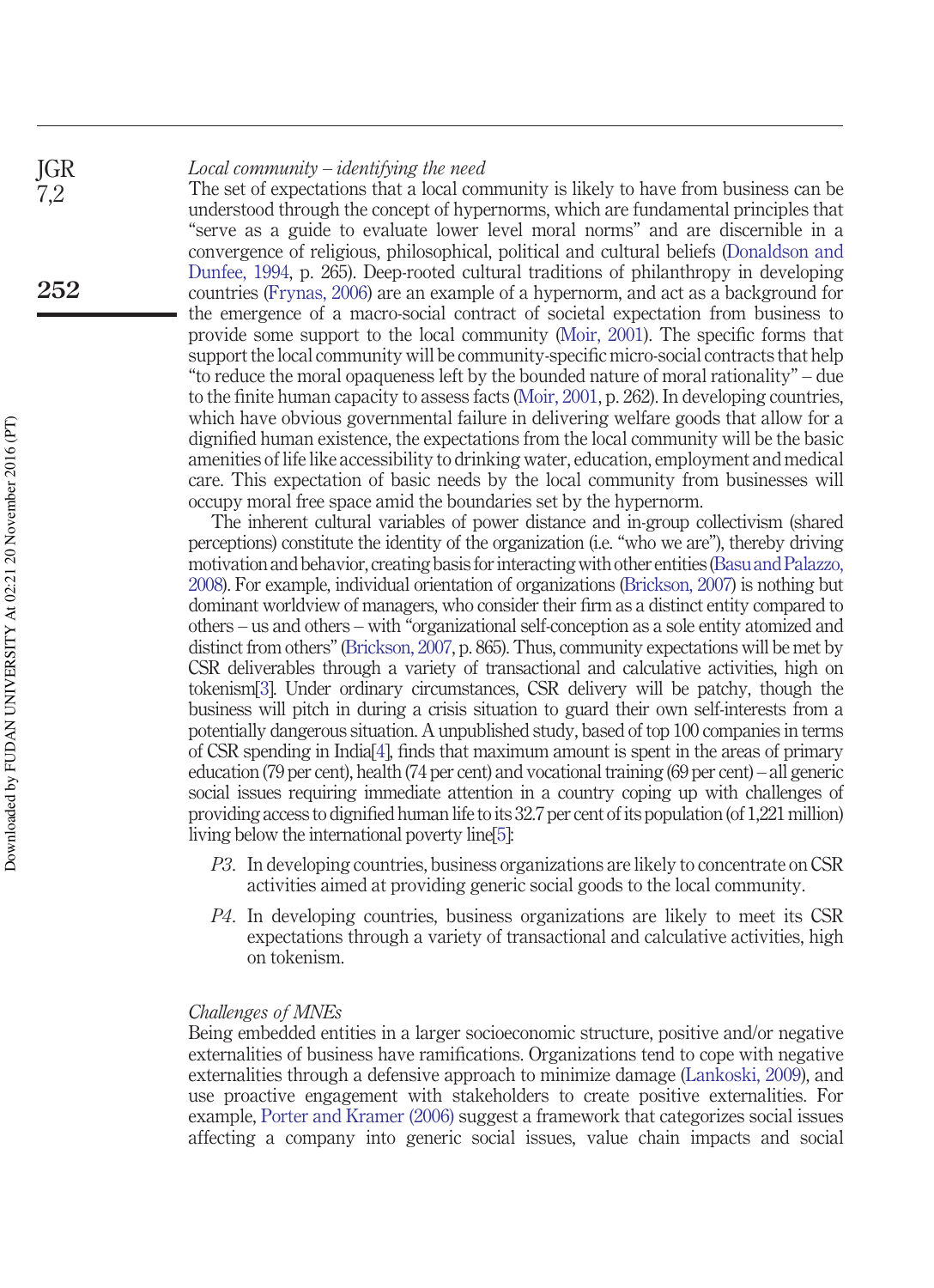dimensions of competitive contexts. They argue that generic social issues have such a vast range and scope that they are "neither significantly affected by the company's operations nor influence the company's long-term competitiveness" (Porter and Kramer, 2006, p. 9). However, where a social issue is salient for many, it can be addressed through a cooperative model by all companies joining hands. On the other hand, responsive CSR deals with mitigating negative effects of value chain activities, like environment pollution. Strategic CSR deals with transforming value chain activities for the benefit of the society, as well as leverage capabilities of the firm to improve various facets of competitive landscape. Through our four hypotheses, we argue that the strategic approach may have limitations for MNEs when they enter developing markets.

MNEs in most developing markets confront tough terrain. Market potential of all such markets is tempered with varying combinations of corruption, volatility, chaos, governance issues, weak institutions and poor infrastructure. However, in the globalized world, with the proliferation of information technology and media accessibility, MNEs are required to be mindful of the societal expectations. Typically speaking, population of all developing countries, based on annual income data, can be stratified as a flattish pyramid with a fat base. There is a very small affluent segment at the top, followed by various sizes of middle class (based on economic-growth trajectory of the country) and a fat bottom of the pyramid, comprising people barely eking out a living. MNEs aim to earn their profit by selling to the affluent and middle market, and are expected to reach out to the poorer section of the society through CSR to earn trust and goodwill.

MNEs have to contend with mitigating negative externalities of business in developing countries. However, because of the inability of the government to provide for a dignified human existence to a large part of its population, MNEs have to also get involved in generic social causes as well. However, a comparatively recent study on CSR as practiced by international companies in India found that:

[...] profoundness of the commitment varies according to their experience and knowledge of the issue, and a lack of coherence among companies and stakeholders regarding the understanding of, and engagement in, the issue is evident. In its contemporary stage, the development impact of the CSR strategies can be seen as rather modest (Shankar *et al.*, 2011, p. 97).

The challenges confronting such societies are enormous, and MNEs may be at a loss to find out where to start. An appropriate approach may be to study the micro-social contract (Donaldson and Dunfee, 1994) that operates in the geographical or economic/industrial sphere where the MNE is located (Moir, 2001). Such a contract is likely to be underscored by the norms, expectations and traditions that operate in the sphere. For example, in a country like India with its greater emphasis on family responsibility, where offspring are expected to take care of their aged parents, it is but natural that medical insurance facilities extended to employees' need to provide coverage for their parents as well:

*P5*. In developing countries, business organizations are likely to identify CSR activities based on micro-social contracts that operate in the geographical area where they operate or the economic/industrial space that they occupy.

Organizations possess a certain stock of stakeholder influence capacity (SIC) (Barnett, 2007, p. 803) that epitomizes "the ability of a firm to identify, act on, and profit from opportunities to improve stakeholder relationships through CSR". SIC stock gets enhanced via absorptive capacity that allows a firm to build on its initial CSR activity, and gets amplified through evidence of its effect on social welfare. Stakeholders, due to bounded rationality, rely on

CSR approaches of MNEs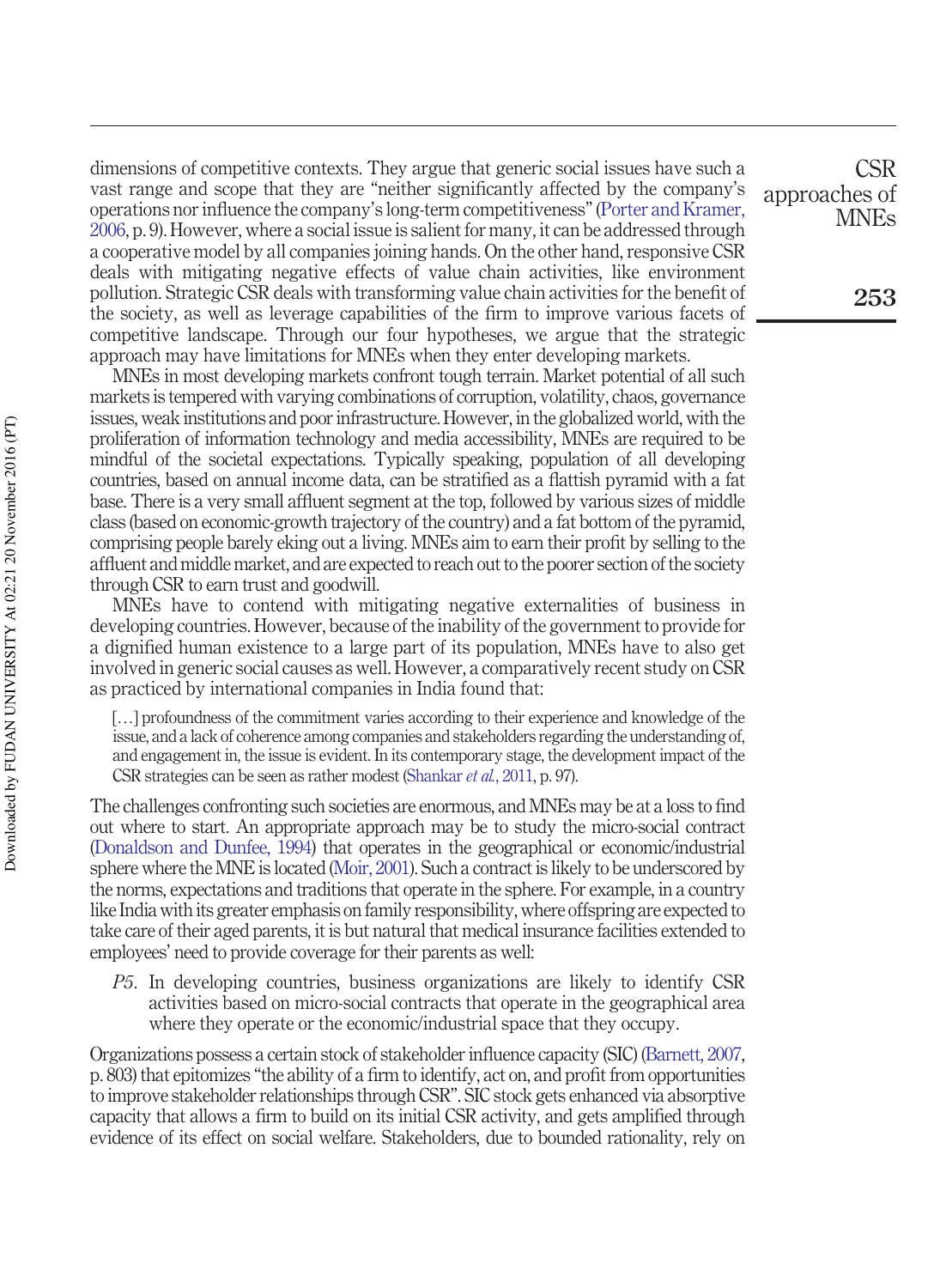perceptual filters of SIC to create their overall impression of the firm. CSR activities aimed at local communities will create the SIC stock of MNEs operating in developing countries. Path-dependent nature of firm–stakeholder relations means that initial acts of CSR are likely to create general goodwill and trustworthiness. Such citizenship acts could elicit contingencies that augur well for business, and build SIC stock over a period. And, acts of responsive and strategic CSR will help in gaining stakeholder favor with relatively small addition to SIC stock (Barnett, 2007). Almost all developing nations were under Western foreign power (political and/or economic) till a few decades back, and the society continues to carry *angst* and suspicion against MNEs. It is argued that CSR activities aimed at the local community will create SIC stock for MNEs.

Based on our earlier argument, CSR actions of an MNE, aimed at the local community, will lead to a "degree of isomorphism, or prevalence of a particular form, focus, or level of corporate social action" – that over time gets hardwired such that new firms entering the locality follow the template (Marquis *et al.*, 2007, p. 926). Thus, in time, all MNEs are likely to practice similar set of CSR activities in a given locality:

*P6*. In developing countries, the initial CSR activities of a business organization, aimed at the local community, will create its SIC, that will generate goodwill and trustworthiness about the organization, and other organizations entering the geographical area later will follow the CSR activities already prevalent.

#### **Future research agenda**

Developing nations are not a set of unique block – they share many similarities, but they also have distinctive characteristics based on the country's historical–cultural–demographical– political experience. There is also large variation in the level of economic and institutional development. The propositions suggested in the article need empirical support from various developing nations. It is likely that subgroups of developing countries may show similarities, and there may be differences among different subgroups. Also, experience of CSR expectations may be different across developing countries, as their presence has followed variable contours. In some, they have been present for close to a century (e.g. India), whereas in some, they are recent entrants. The present study strongly suggests that MNEs ought to concentrate on delivering generic social goods as compared to strategic CSR; obviously, firms will have to find an appropriate balance between both, and studies can link such balance to geography and/or industry.

#### **Conclusion**

CSR is most often seen through an instrumental perspective in organizations (Berman *et al.*, 1999). Thus, the "concerns of stakeholders enter a firm's decision-making processes only if they have strategic value to the firm" (Berman *et al.*, 1999, p. 492), and these strategic CSR activities do improve a firm's financial performance, but similar support for normatively driven stakeholder commitment is not seen. To encourage the orientation of managers toward a CSR approach, the insistence of special obligations toward key stakeholders in identified geographical and social impact areas is likely to be more acceptable rather than haranguing CSR orientation for altruistic reasons. This is specifically true in developing countries, where cultural variables impact the CSR orientation adversely. The local community is identified as a potentially dangerous stakeholder whose good-will is needed to smoothly run a business. The social outreach may be perfunctory and calculative, with ameliorative measures during times of dire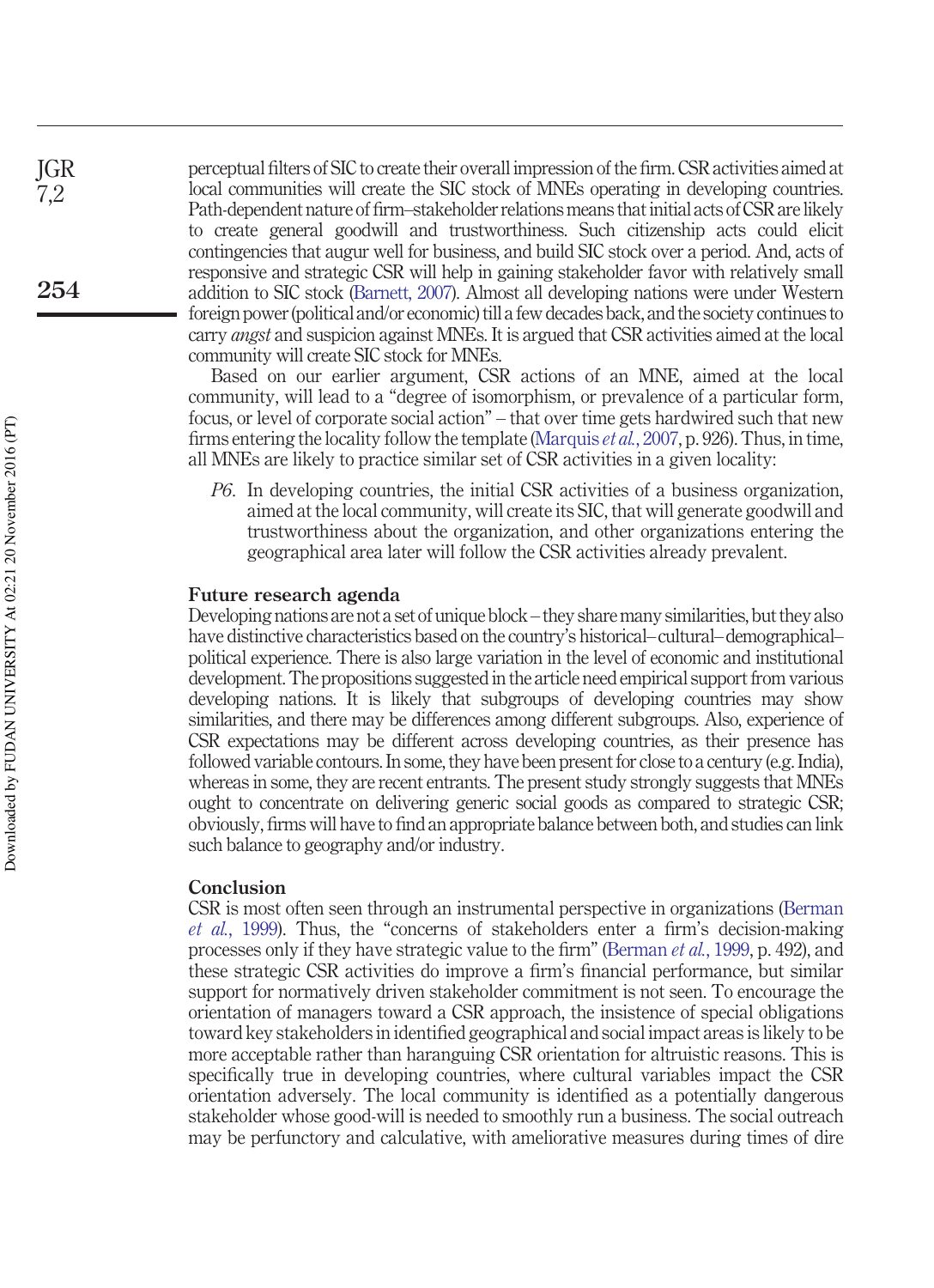need. Using the example of a local community, we argue that the relationship with stakeholders will be based on instrumentality and characterized by weak ties. The CSR deliverables in developing countries will be fragmented and opportunistic, and social output will be more of a collateral gain. However, society will still be better off with this schema rather than no help whatsoever from the business, as government initiatives to improve living conditions are patchy at best and non-existent at times.

#### **Notes**

- 1. [www.theguardian.com/society/2004/nov/08/ethicalbusiness.money6](http://www.theguardian.com/society/2004/nov/08/ethicalbusiness.money6) (accessed 1 April 2014).
- 2. [www.independent.co.uk/news/business/analysis-and-features/charities-hit-by-corporate](http://www.independent.co.uk/news/business/analysis-and-features/charities-hit-by-corporate-stinginess-2205572.html)[stinginess-2205572.html](http://www.independent.co.uk/news/business/analysis-and-features/charities-hit-by-corporate-stinginess-2205572.html) (accessed 1 April 2014).
- 3. A recent mapping done of CSR performance of top 500 companies of India against Global Reporting Initiative (GRI) standards shows that tokenism is rife, and CSR funds are spread thinly across many activities (Gautam and Singh, 2010).
- 4. *Forbes India* Magazine, 2013. CSR report card: where companies stand. 22 March.
- 5. <http://povertydata.worldbank.org/poverty/country/IND> (accessed 28 February 2014).

#### **References**

- Agle, B.R., Mitchell, R.K. and Sonnenfeld, J.A. (1999), "Who matters to CEOs? An investigation of stakeholder attributes and salience, corporate performance, and CEO values", *Academy of Management Journal*, Vol. 42 No. 5, pp. 507-525.
- Banerjee, B. (2008), "Corporate social responsibility: the good, the bad and the ugly", *Critical Sociology*, Vol. 34 No. 1, pp. 51-79.
- Barnett, M.L. (2007), "Stakeholder influence capacity and the variability of financial returns to corporate social responsibility", *Academy of Management Review*, Vol. 32 No. 3, pp. 794-816.
- Basabe, N. and Ras, M. (2005), "Cultural dimensions and social behavior correlates: individualism-collectivism and power distance", *International Review of Social Psychology*, Vol. 18 No. 1, pp. 189-225.
- Baskin, J. (2006), "Corporate responsibility in emerging markets", *Journal of Corporate Citizenship*, Vol. 24, pp. 29-47.
- Basu, K. and Palazzo, G. (2008), "Corporate social responsibility: a process model of sense making", *Academy of Management Review*, Vol. 33 No. 1, pp. 122-136.
- Berman, S.L., Wicks, A.C., Kotha, S. and Jones, T.M. (1999), "Does stakeholder orientation matter? The relationship between stakeholder management models and firm financial performance", *Academy of Management Journal*, Vol. 42 No. 5, pp. 488-506.
- Bowen, H.R. (1953), *Social Responsibilities of the Businessman*, Harper & Row, New York, NY.
- Brickson, S. (2007), "Organizational identity orientation: the genesis of the role of the firm and distinct forms of social value", *Academy of Management Review*, Vol. 32 No. 3, pp. 864-888.
- Carroll, A.B. (1979), "A three-dimensional conceptual model of corporate performance", *The Academy of Management Review*, Vol. 4 No. 4, pp. 497-505.
- Carroll, A.B. and Buchholtz, A.K. (2006), *Business and Society: Ethics and Shareholder Management*, 6th ed., Thomson, South Western, OH.
- Christensen, L.T., Morsing, M. and Thyssen, O. (2013), "CSR as aspirational talk", *Organization*, Vol. 20 No. 3, pp. 372-393.
- Clarkson, M.B.E. (1995), "A stakeholder framework for analyzing and evaluating corporate social performance", *Academy of Management Review*, Vol. 20 No. 1, pp. 65-91.

CSR

MNEs

approaches of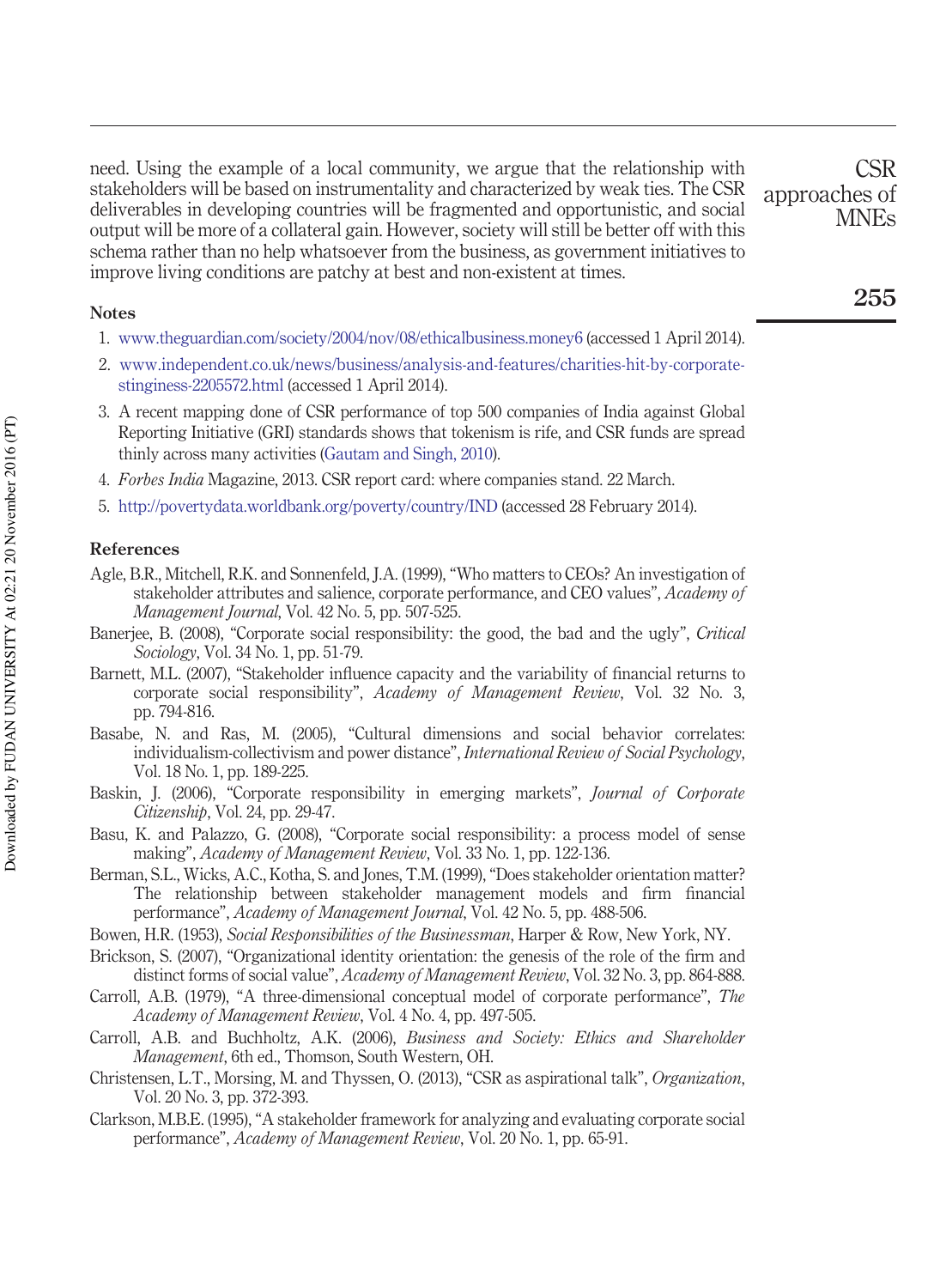| JGR<br>7,2 | Dahlsrud, A. (2008), "How corporate social responsibility is defined: an analysis of 37 definitions",<br>Corporate Social Responsibility and Environmental Management, Vol. 15 No. 1, pp. 1-13.                                                                                                                              |
|------------|------------------------------------------------------------------------------------------------------------------------------------------------------------------------------------------------------------------------------------------------------------------------------------------------------------------------------|
|            | Davis, K. (1973), "The case for and against business assumption of social responsibilities",<br>Academy of Management Journal, Vol. 16 No. 2, pp. 312-322.                                                                                                                                                                   |
|            | Donaldson, T. and Dunfee, T. (1994), "Toward a unified conception of business ethics: integrative<br>social contracts theory", Academy of Management Review, Vol. 48 No. 3, pp. 147-160.                                                                                                                                     |
| 256        | Donaldson, T. and Preston, L.E. (1995), "The stakeholder theory of the corporation: concepts,<br>evidence, and implications", Academy of Management Review, Vol. 20 No. 1, pp. 65-91.                                                                                                                                        |
|            | Fleming, P. and Jones, M.T. (2013), The End of Corporate Social Responsibility: Crisis and Critique,<br>Sage, London.                                                                                                                                                                                                        |
|            | Frederiksen, C.S. (2010), "The relation between policies concerning corporate social responsibility<br>(CSR) and philosophical moral theories - an empirical investigation", Journal of Business<br><i>Ethics</i> , Vol. 93 No. 3, pp. 357-371.                                                                              |
|            | Freeman, R.E. (1984), Strategic Management: A Stakeholder Approach, Pitman, Marshfield, MA.<br>Freeman, R.E. (1999), "Divergent stakeholder theory", Academy of Management Review, Vol. 24<br>No. 2, pp. 233-236.                                                                                                            |
|            | Friedman, M. (1962), Capitalism and Freedom, University of Chicago Press, Chicago, IL.<br>Friedman, M. (1970), "The social responsibility of business is to increase its profits", The New<br>York Times, 13 September, available at: www.colorado.edu/studentgroups/libertarians/<br>issues/friedman-soc-resp-business.html |
|            | Frynas, J.G. (2006), "Corporate social responsibility in emerging economies", Journal of Corporate<br>Citizenship, Vol. 24, pp. 16-19.                                                                                                                                                                                       |
|            | Gautam, R. and Singh, A. (2010), "Corporate social responsibility practices in India: a study of top<br>500 companies", Global Business and Management Research: An International Journal,<br>Vol. 2 No. 1, pp. 1-140.                                                                                                       |
|            | Guthrie, D. (2003), Survey on Corporate-Community Relations, Social Sciences Research Council,<br>New York, NY.                                                                                                                                                                                                              |
|            | Hinings, C.R. and Greenwood, R. (2002), "Disconnects and consequences in organization theory?",<br>Administrative Science Quarterly, Vol. 47 No. 3, pp. 411-421.                                                                                                                                                             |
|            | Hofstede, G. (1980), Culture's Consequences: International Differences in Work-Related Values,<br>Sage, Beverly Hills, CA.                                                                                                                                                                                                   |
|            | Idemudia, U. (2011), "Company social responsibility and developing countries moving the critical<br>CSR research agenda in Africa forward", Progress in Development Studies, Vol. 11 No. 1,<br>pp. 1-18.                                                                                                                     |
|            | Jensen, M. (2002), "Value maximization, stakeholder theory, and the corporate objective function",<br>Business Ethics Quarterly, Vol. 12 No. 2, pp. 235-256.                                                                                                                                                                 |
|            | Kakabadse, A.P., Kakabadse, N.K. and Rozuel, C. (2007), "Corporate social responsibility: contrast<br>of meanings, and intents", in Kakabadse, A.P. and Kakabadse, N.K. (Eds), CSR in Practice:<br>Delving Deep, Palgrave Macmillan, New York, NY.                                                                           |
|            | Lankoski, L. (2009), "Differential economic impacts of corporate responsibility issues", Business &<br>Society, Vol. 48 No. 2, pp. 206-224.                                                                                                                                                                                  |
|            | McElroy, K.M. and Siegfried, J.J. (1986), "The community influence on corporate contributions",<br>Public Finance Quarterly, Vol. 14 No. 4, pp. 394-414.                                                                                                                                                                     |
|            | Margolis, J.D., Elfenbein, H.A. and Walsh, J.P. (2007), "Does it pay to be good? A meta-analysis and<br>redirection of research on the relationship between corporate social and financial<br>performance", HBS Working Paper, Harvard Business School, Cambridge, MA.                                                       |
|            | Margolis, J.D. and Walsh, J.P. (2003), "Misery loves companies: rethinking social initiatives by<br>business", Administrative Science Quarterly, Vol. 48 No. 2, pp. 268-305.                                                                                                                                                 |
|            |                                                                                                                                                                                                                                                                                                                              |